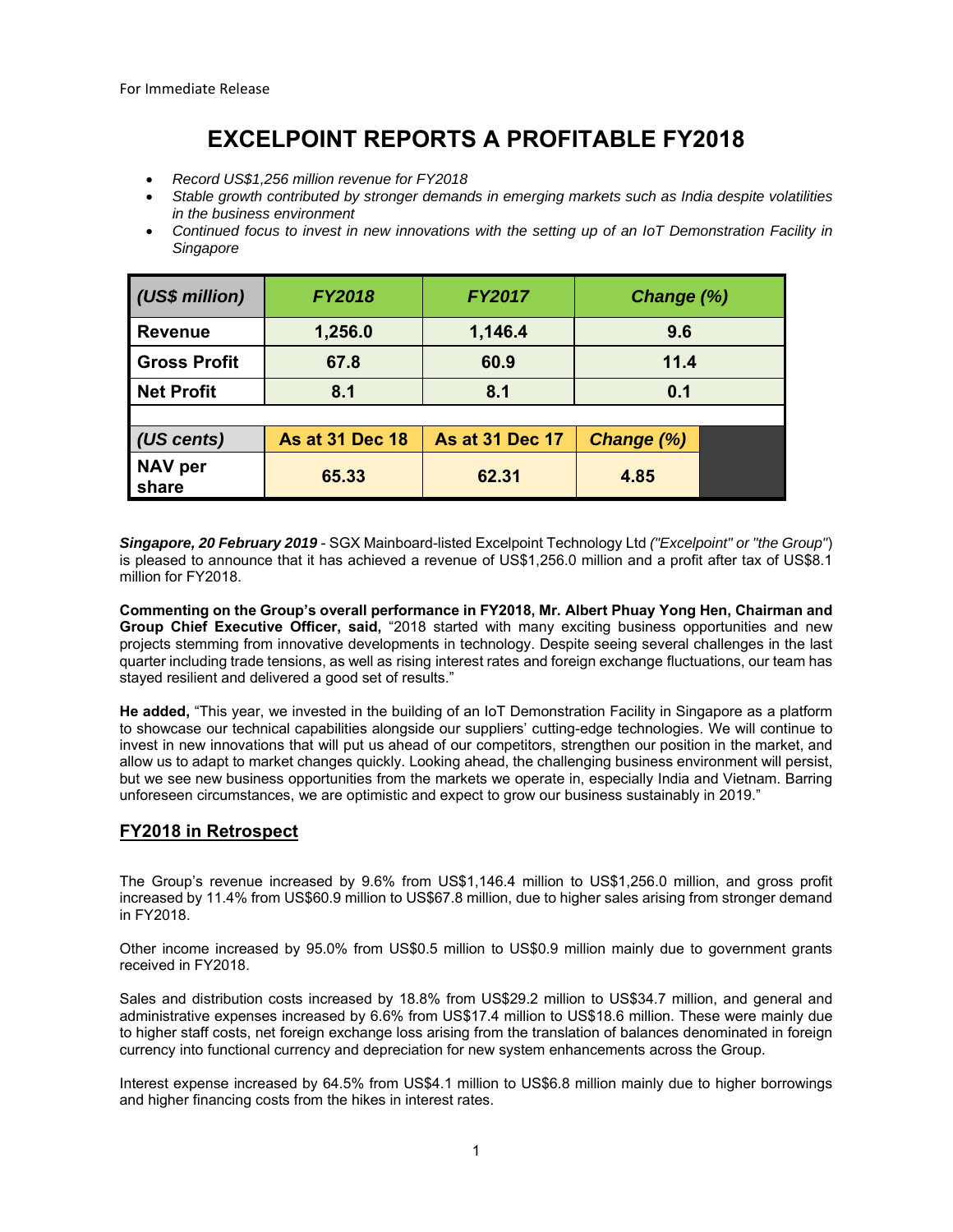The decrease in income tax expense by US\$1.8 million was mainly due to write-back of previous year's tax provisions no longer required, benefits from tax incentive programme and the recognition of deferred income tax asset arising from the provision of employee entitlement.

Overall, the Group reported profit after taxation of US\$8.1 million for FY2018.

## **Cashflow and Financial Position Highlights**

The Group's net cash flows generated from operating activities was US\$11.2 million compared to net cash flows used in operating activities of US\$21.8 million in FY2017.

Net cash flows used in investing activities was US\$2.8 million compared to US\$0.7 million in FY2017. The increase was mainly due to purchase of new systems enhancements across the Group, renovations and the premium paid for derivative financial instruments.

Net cash flows generated from financing activities was US\$2.2 million compared to US\$15.8 million in FY2017. The decrease was mainly due to lower working capital requirement.

Cash and short term deposits was US\$20.6 million as at 31 December 2018 as compared to US\$10.0 million as at 31 December 2017.

Non-current assets increased from US\$5.4 million to US\$6.7 million as at 31 December 2018 was mainly due to the increase in the property, plant and equipment and club memberships.

Current assets decreased from US\$384.4 million to US\$377.4 million as at 31 December 2018 mainly due to a decrease in trade and other debtors of US\$7.5 million due to higher collection and a decrease in stock of US\$10.6 million due to lower purchase of stock, which was partially offset by increase in cash and short term deposits of US\$10.6 million.

Current liabilities decreased from US\$316.0 million to US\$306.2 million as at 31 December 2018 mainly due to a decrease in trade and other creditors of US\$10.8 million due to lower purchase of stock and a decrease in contract liabilities of US\$3.6 million due to lower advance received from customers, which was partially offset by increase in interest-bearing loans and borrowings of US\$6.2 million.

Overall, shareholders' equity increased from US\$73.8 million to US\$77.9 million as at 31 December 2018, mainly due to the profit for the year of US\$8.1 million and issuance of new shares of US\$0.3 million. This was partially offset by the payment of dividends of US\$4.0 million during the year and the net loss on fair value changes on equity instrument designated at FVOCI of US\$0.2 million.

**– End –** 

This press release is to be read in conjunction with Excelpoint's exchange filings on 20 February 2019, which can be downloaded via www.sgx.com.

*For media and investor enquiries, please contact:* 

*Phuay Li Ying Excelpoint Technology Ltd Deputy Director, Corporate Development Tel: +65 6210 6649, Fax: +65 6741 8980, Email: phuay.li.ying@excelpoint.com.sg*